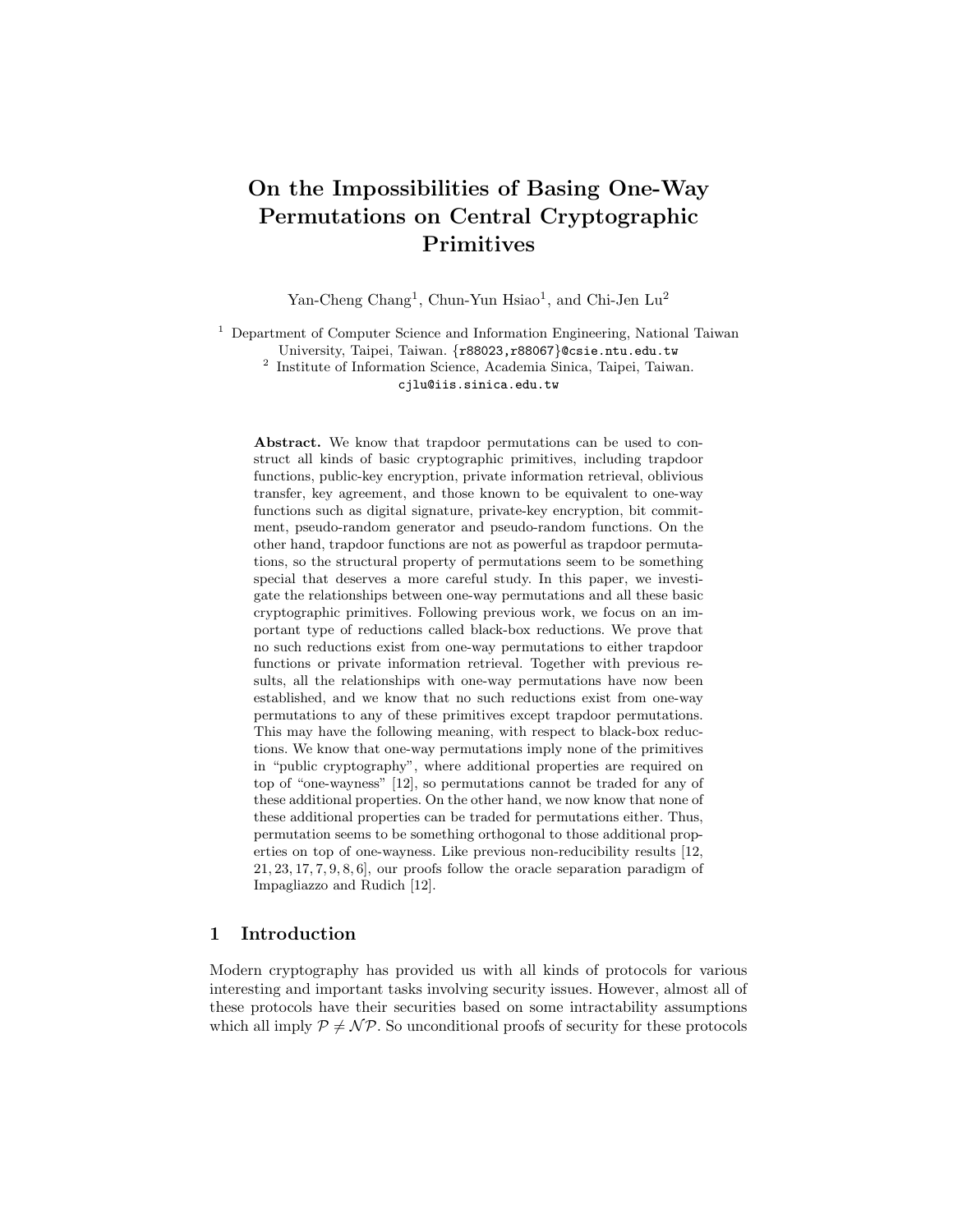#### 110 Y.-C. Chang, C.-Y. Hsiao, and C.-J. Lu

may seem far beyond our reach. One important line of research then is to understand the relationships among these assumptions. However, there are many interesting cryptographic tasks, and even a single task may be several variants. So potentially the whole picture could become very messy and have little help in clarifying our understanding. Instead, we want to focus on the most basic cryptographic tasks in their most primitive forms, which can serve as building blocks for more advanced protocols. We will also restrict ourselves to the classical world of cryptography, and leave the questions in quantum cryptography for future studies.

According to [7], such basic cryptographic primitives can be roughly divided into two categories: private cryptography and public cryptography. <sup>3</sup> Private cryptography is represented by private-key encryption, and includes one-way permutation (OWP), one-way function (OWF), pseudo-random generator (PRG), pseudo-random functions (PRF), bit commitment (BC), and digital signature (DS). Public cryptography is represented by public-key encryption (PKE), and includes trapdoor permutations (TDP), trapdoor functions (TDF), oblivious transfer (OT), private information retrieval (PIR), and key agreement (KA). "One-wayness" turns out to be essential as these primitives all are known to imply one-way functions [11, 19, 1, 2, 7]. For private cryptography, one-wayness basically is also sufficient as one-way functions can be used to construct all the primitives therein, except one-way permutations. For public cryptography, additional properties are required on top of one-wayness, and the relationships among primitives appear to be rather complicated. We know that trapdoor permutations imply all of them, but some implications among others are known to fail, in the sense to be discussed next.

It is not clear what it means that one primitive Q does not imply the other primitive  $P$ , or equivalently  $P$  can not be reduced to  $Q$ , especially when both primitives exist under some plausible assumptions. After all, if the primitive  $P$ exists, there is a protocol of  $P$  based on  $Q$  that simply ignores  $Q$ . Impagliazzo and Rudich [12] introduced a restricted but important subclass of reductions called black-box reductions. Informally speaking, a black-box reduction from P to  $Q$  is a construction of  $P$  out of  $Q$  that ignores the internal structure of the implementation of  $Q$ . Furthermore, the security of  $P$ 's implementation can also be guaranteed in a black-box way that one can use any adversary breaking  $P$  as a subroutine to break Q. In fact in cryptography, almost all constructions of one primitive from another known so far are done in this way, so it makes sense to focus on reductions of this kind. Hereafter, all the reductions or implications we refer to in this paper will be black-box ones. To prove that no black-box reduction exists from  $P$  to  $Q$ , it suffices to construct an oracle relative to which  $Q$  exists whereas  $P$  does not. Using this approach, Impagliazzo and Rudich [12] showed that no such black-box reduction exists from KA to OWP. As every primitive

<sup>3</sup> We want to remark that this classification is just a convenient one for us and is by no means a precise or complete one. The situation becomes complicated when one wants to talk about variations of primitives meeting additional requirements (e.g.  $[23, 6]$ ).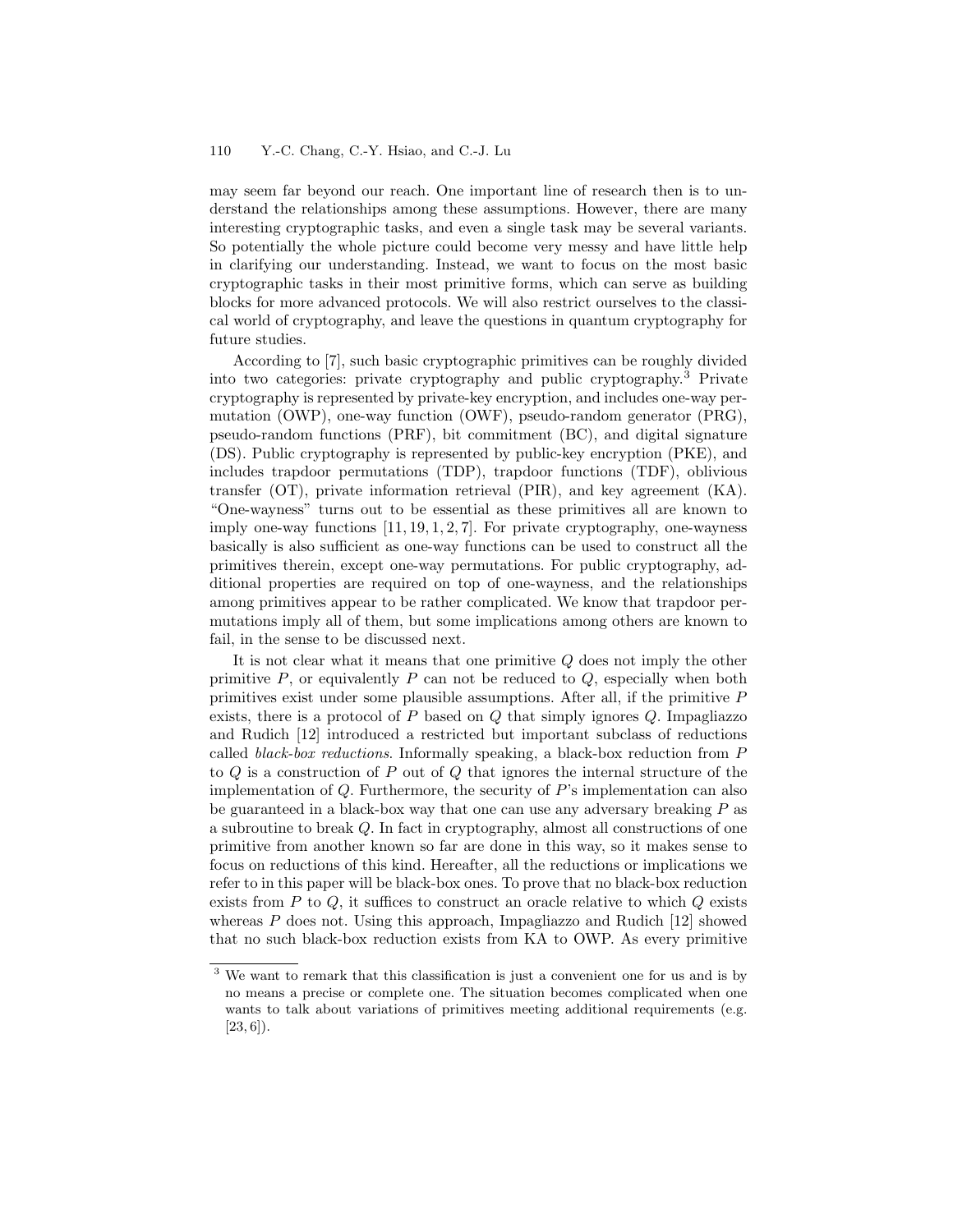in public cryptography implies KA [1, 4, 7], this provides a strong evidence that primitives in public cryptography requires strictly more than one-wayness. Since then, more and more separations between cryptographic primitives have been established following this paradigm [21, 23, 17, 7, 9, 8, 6].

We know that trapdoor permutations imply all those basic cryptographic primitives, but it is not the case for trapdoor functions as they do not imply OT [7] and thus PIR [4]. So there seems to be something special for being a permutation which deserves further study. We also know that one-way functions do not imply one-way permutations [20, 16], so permutation does not seem to be a property that one can have for free. We know that one-way permutations imply none of the primitives in public cryptography [12], so on top of one-wayness, one can not trade permutations for any of the additional properties required in public cryptography. Then, the question we want to ask is: can any of those additional properties required in public cryptography be traded for permutations? Formally, can any of the primitives except TDP in public cryptography imply OWP? Figure 1 summarizes the relationships known so far between primitives and OWP. We will show that neither TDF nor PIR implies OWP, so the answer to that question is actually no!



Fig. 1. Relationships between OWP and other cryptographic primitives

We first construct an oracle, relative to which an injective trapdoor function (iTDF) exists whereas OWP does not. As iTDF implies  $PKE$  [24]<sup>4</sup> and PKE (two-pass KA) implies KA, we establish the impossibility of having blackbox reductions from OWP to either TDF, PKE, or KA. Next, we construct an oracle, relative to which PIR exists whereas OWP does not. Because PIR implies OT [4], we establish that no black-box reduction exists from OWP to either PIR or OT. One immediate corollary is that PIR does not imply TDP, in contrast to the known result that TDP does imply PIR [15]. So according to our results, none of the primitives in public cryptography implies OWP in a black-box way. This is interesting in the sense that all the powerful primitives, except TDP, in public cryptography, which make almost all of conceivable cryptographic tasks possible, are still unable to yield OWP. Our results suggest that permutation is really a special property that is orthogonal to other additional properties required in cryptography. Furthermore, the reducibility from OWP to each primitive was already known before, so now all the relationships, with respect to black-box reductions, between one-way permutations and those basic

<sup>&</sup>lt;sup>4</sup> In fact, TDF with polynomial pre-image size suffices to imply PKE [1].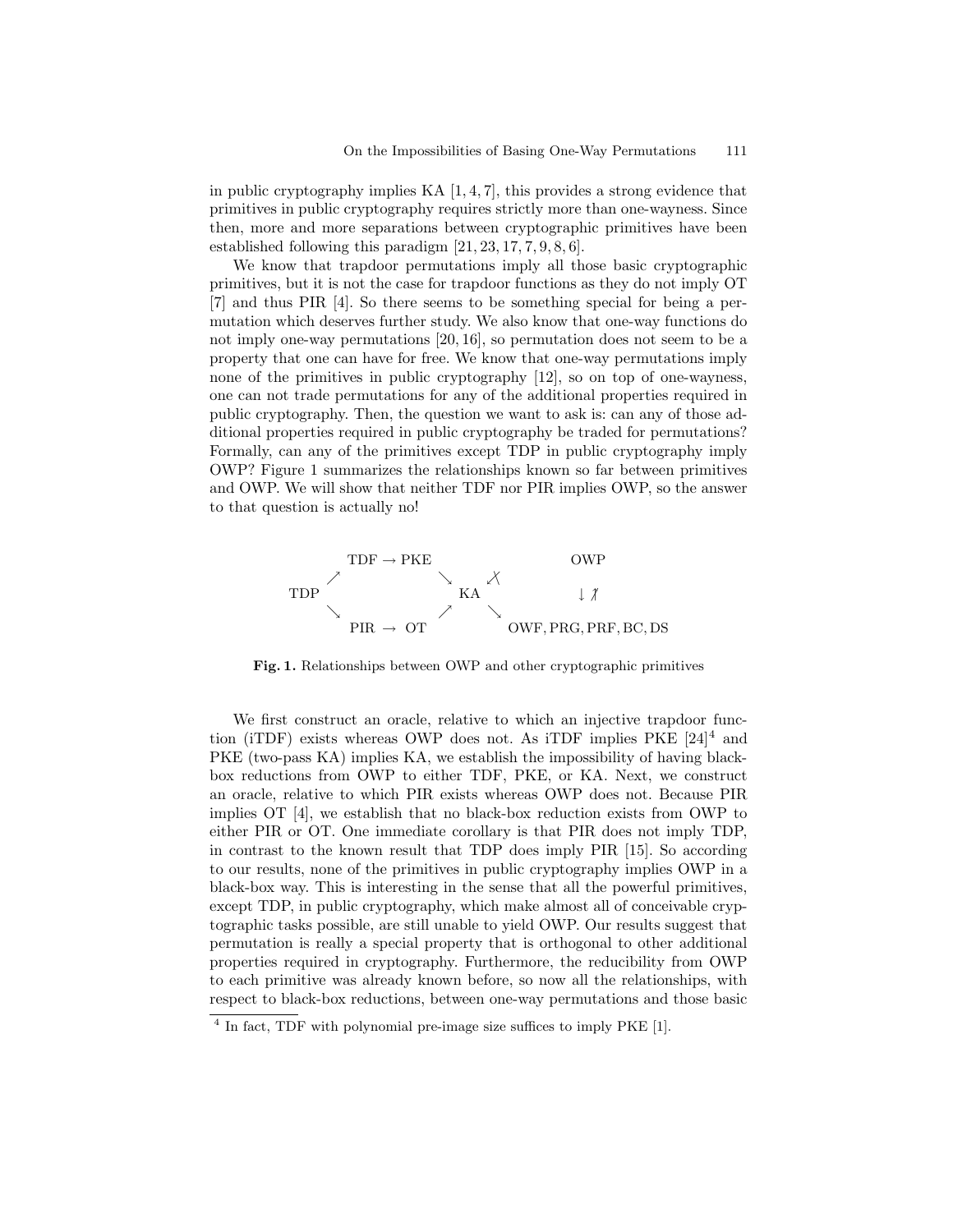#### 112 Y.-C. Chang, C.-Y. Hsiao, and C.-J. Lu

cryptographic primitives have been established. However, we want to stress that we are still far from being able to settle the real relationships among primitives, and in fact, to have separations beyond black-box reductions would require some major breakthrough in complexity theory [12].

For each separation between primitives, we need to find a suitable oracle that is powerful enough for making one primitive possible, but still not so for the other. We basically follow the approach of Impagliazzo and Rudich [12] and Gertner *et al.* [7]. It is known that a random function is one-way with high probability, even relative to a  $\mathcal{PSPACE}$ -complete function [12]. Then, OWF exists relative to an oracle containing a random function and a  $\mathcal{PSPACE}\text{-complete}$ function, but on the other hand, OWP does not relative to such an oracle [20, 16]. We want to separate OWP from TDF and PIR. Each time we look for a special function which realizes the additional property required by that primitive but does not yield permutations. By adding such a function to the oracle, we can build the corresponding primitive, TDF or PIR, but relative to the oracle, OWP still does not exist. Our strategy of finding such special functions is based on the observation that both TDF and PIR can be seen as two-party primitives while OWP involves only one party. So we look for those functions that are useful in a two-party setting but useless in a one-party case.

The rest of the paper is organized as follows. In Section 2, we describe our notation and provide definitions for the cryptographic primitive involved in this paper. Then in Section 3 and 4, we prove that no black-box reductions exist from OWP to iTDF and PIR, respectively.

## 2 Notation and Definitions

Let  $[n]$  denote the set  $\{0, 1, \ldots, n-1\}$ . For  $x \in \{0, 1\}^n$ , let  $x[i]$  denote the *i*-th bit of x if  $i \in [n]$ , and an arbitrary value, say 0, otherwise. We write  $poly(n)$  to denote a polynomial in n. We write  $*$  for  $\{0,1\}^*$  and  $(*, q, *)$  for those  $(u, q, v)$ with  $u, v \in \{0, 1\}^*$ . For a distribution S, we write  $s \in S$  to denote sampling s according to the distribution S. For any  $n \in \mathbb{N}$ , let  $U_n$  denote the uniform distribution over  $\{0,1\}^n$ .

Parties in cryptographic primitives are assumed to run in polynomial time, and are modeled by probabilistic polynomial-time Turing machines (PPTM). Each cryptographic primitive is associated with a security parameter  $k$ , for evaluating how secure that primitive is. A function is called negligible if it vanishes faster than any inverse polynomial. We say that two distributions  $X$  and  $Y$  over  $\{0,1\}^k$  cannot be distinguished if for any PPTM  $M$ ,

$$
\left| \Pr_{x \in X} [M(x) = 1] - \Pr_{y \in Y} [M(y) = 1] \right| \le \delta(k),
$$

for some negligible function  $\delta(k)$ . We say a function is easy to compute if it is computable in polynomial time. We say that a function  $f$  is hard to invert if for any PPTM M,

$$
\Pr_{x \in U_k} [f(M(f(x))) = f(x)] \le \delta(k),
$$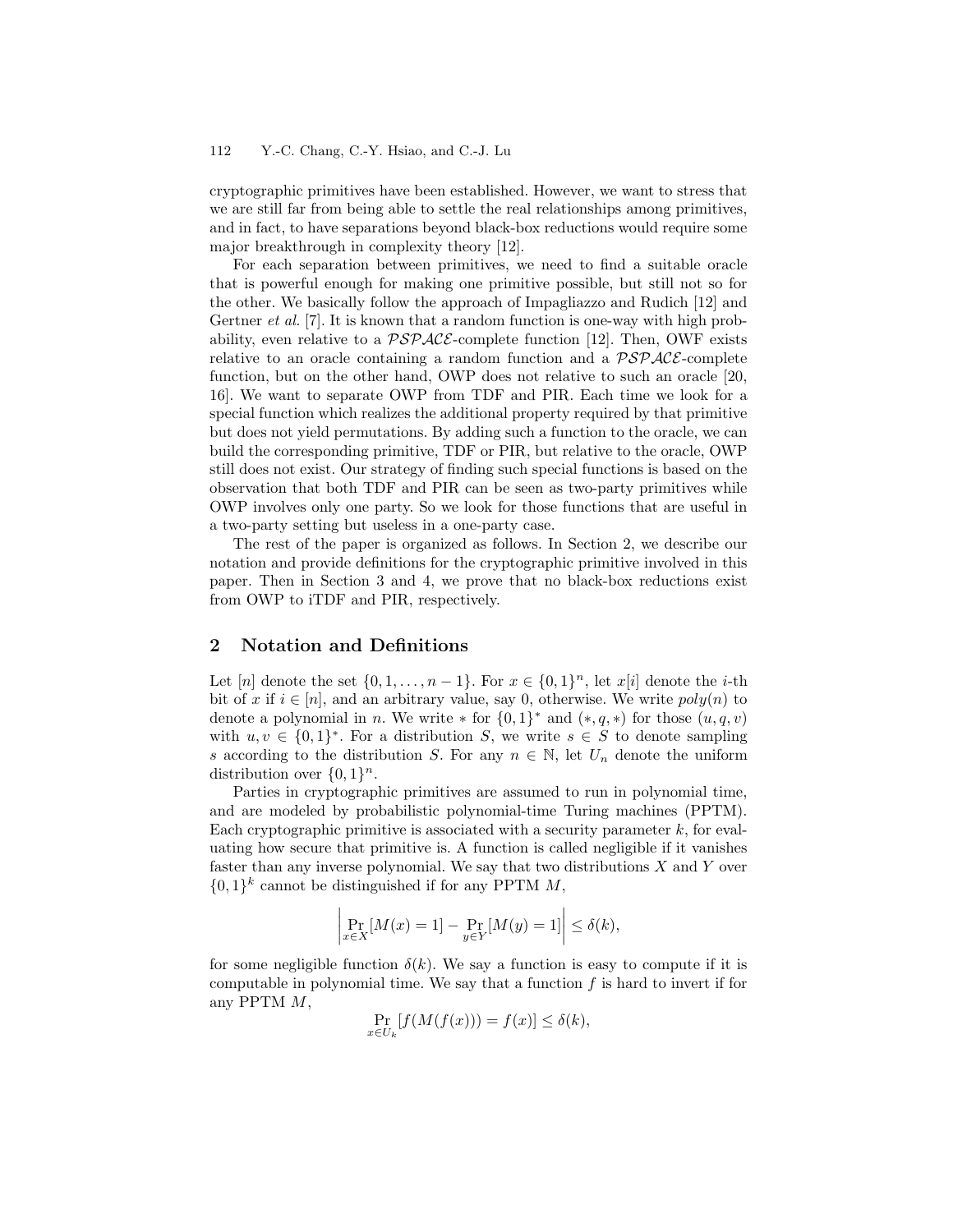for some negligible function  $\delta(k)$ .

In the following, we give brief definitions of the cryptographic primitives studied in this paper. More formal treatment can be found in standard textbooks or the original papers. The most fundamental primitive is one-way function, which is essential to all cryptographic primitives.

**Definition 1.** A one-way function  $(OWF)$  is a function that is easy to compute but hard to invert.

From one-way functions, we define primitives with additional properties. A one-way permutation is a one-way function that is itself a permutation.

**Definition 2.** A one-way permutation  $(OWP)$  is a one-way function f with the additional requirement that for every  $k \in \mathbb{N}$ , f maps  $\{0,1\}^k$  to  $\{0,1\}^k$  in a one-to-one and onto way.

Trapdoor functions are one-way functions which, when given some additional trapdoor information, are easy to invert.

Definition 3. A collection of trapdoor functions (TDF) is a collection of function families  $\mathcal{F} = \{ \mathcal{F}_k | k \in \mathbb{N} \}$  satisfying the following properties.

- There is a PPTM I, that on input  $1^k$  outputs a pair  $(f, t)$ , where f is (an index of) a function in  $\mathcal{F}_k$  and t is a string called the trapdoor for f.
- $-$  Each f is easy to compute, and when the trapdoor t is given, f is also easy to invert.
- $-$  For a random  $(f,t) \in I(1^k)$ ,  $f$  is hard to invert without knowing the trapdoor t.

Next, we describe private information retrieval, which was introduced by Chor et al. [3]. This is a two-party protocol, where User wants to secretly learn some bit of Server's database, conditioned on a non-trivial upper bound on Server's communication complexity.

Definition 4. Private information retrieval (PIR) is a protocol involving two parties. Server has a database  $x \in \{0,1\}^n$  while User has an index  $i \in [n]$  and wants to learn the bit  $x[i]$  in the following way.

- Server sends less than n bits to User.
- User keeps the index secret in the sense that Server cannot distinguish the  $distributions of messages sent from User when the indices are i and i' re$ spectively, for any  $i' \neq i$ <sup>5</sup>

## 3 TDF does not imply OWP

In this section we construct an oracle  $\Gamma$  relative to which there are injective trapdoor functions but no one-way permutations. It is shown in [20, 16] that

<sup>&</sup>lt;sup>5</sup> The security parameter here can be set to  $k = poly(n)$ .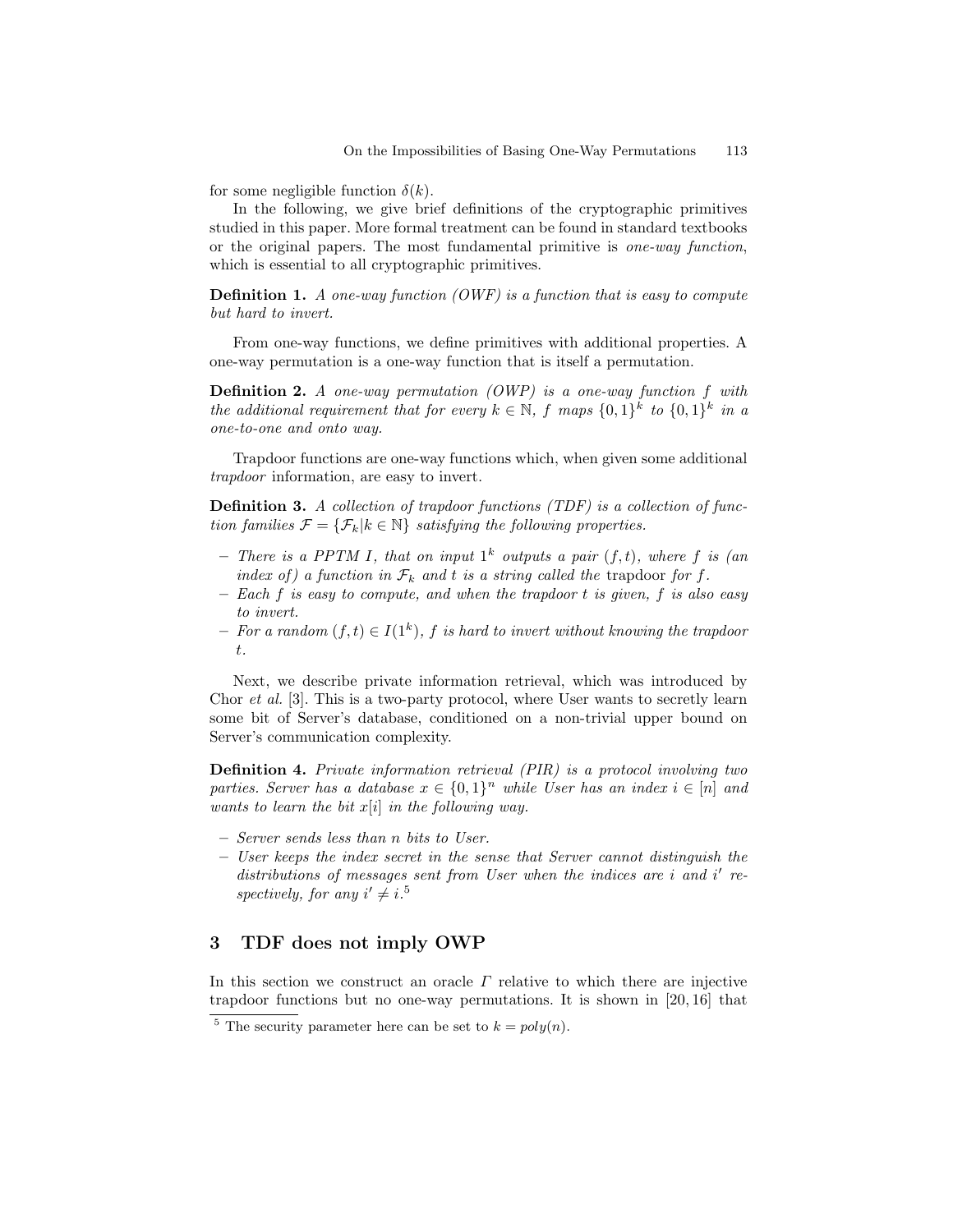no OWP exists relative to an oracle with a  $\mathcal{PSPACE}$ -complete problem and some random functions. We add a function G into such an oracle to do the inverting job when provided with the trapdoor, and we want  $G$  to be useless in constructing OWP. Our oracle  $\Gamma$  consists of the following.

- $A PSPACE$ -complete problem.
- A length-tripling random function  $F(\cdot, \cdot)$ .
- A length-tripling random function  $H(\cdot)$ .
- $-$  A function  $G$  defined as follows.

$$
\forall (u, v): \quad G(u, v) = \begin{cases} w \text{ if } \exists w : u = F(w, H(v)), \\ \bot \text{ otherwise.} \end{cases}
$$

In  $\Gamma$ , the functions  $F$  and  $H$  are random while the function  $G$  is completely determined by F and H. Call a query to G invalid if its answer is  $\perp$ , and valid otherwise. Note that we can assume w.l.o.g. that both  $F$  and  $H$  are injective, because one can show that length-tripling functions are injective on sufficiently long inputs with measure one .

G is designed in this way for the following purpose. The function  $F(\cdot, H(t))$ can be inverted if one has  $t$ , because for any  $x$ ,

$$
G(F(x, H(t)), t) = x.
$$

Without knowing t, queries to G are likely to be invalid and thus useless. As we will see, this makes the construction of trapdoor functions possible. On the other hand, the function  $G$  is not helpful in a one-party primitive (OWP in particular), for the following reason. To have a valid query  $G(y, t)$ , y is likely to come from a query  $F(x, H(t))$  for some x, but then one knows  $x = G(y, t)$  already, which makes such a query to G unnecessary. Our approach basically follows those of [12, 7].

# 3.1 TDF in Γ

On input  $1^k$ , the trapdoor-function generator I outputs the pair  $(t, H(t))$ , where  $t \in U_k$  is the trapdoor and  $H(t)$  is the index for the function  $F(\cdot, H(t))$ . For convenience, we write  $F_t(\cdot)$  to denote the function  $F(\cdot, H(t))$ , and assume its domain being  $\{0,1\}^k$ . Given the index  $H(t)$ , the function  $F_t$  is easy to compute, just by querying the oracle  $F(\cdot, H(t))$ . Having the trapdoor t,  $F_t$  is easy to invert, with the help from the oracle  $G$  as

$$
G(Ft(x), t) = G(F(x, H(t)), t)
$$
  
= x.

It remains to show that  $F_t$  is hard to invert without knowing the trapdoor t.

Consider any oracle PPTM M as an inverter. Without the oracle  $G, F_t$  is a random function and is likely to be one-way, by a standard argument (e.g. [20]). The idea is that unless  $M^{\Gamma}$  can guess the trapdoor t correctly, G is unlikely to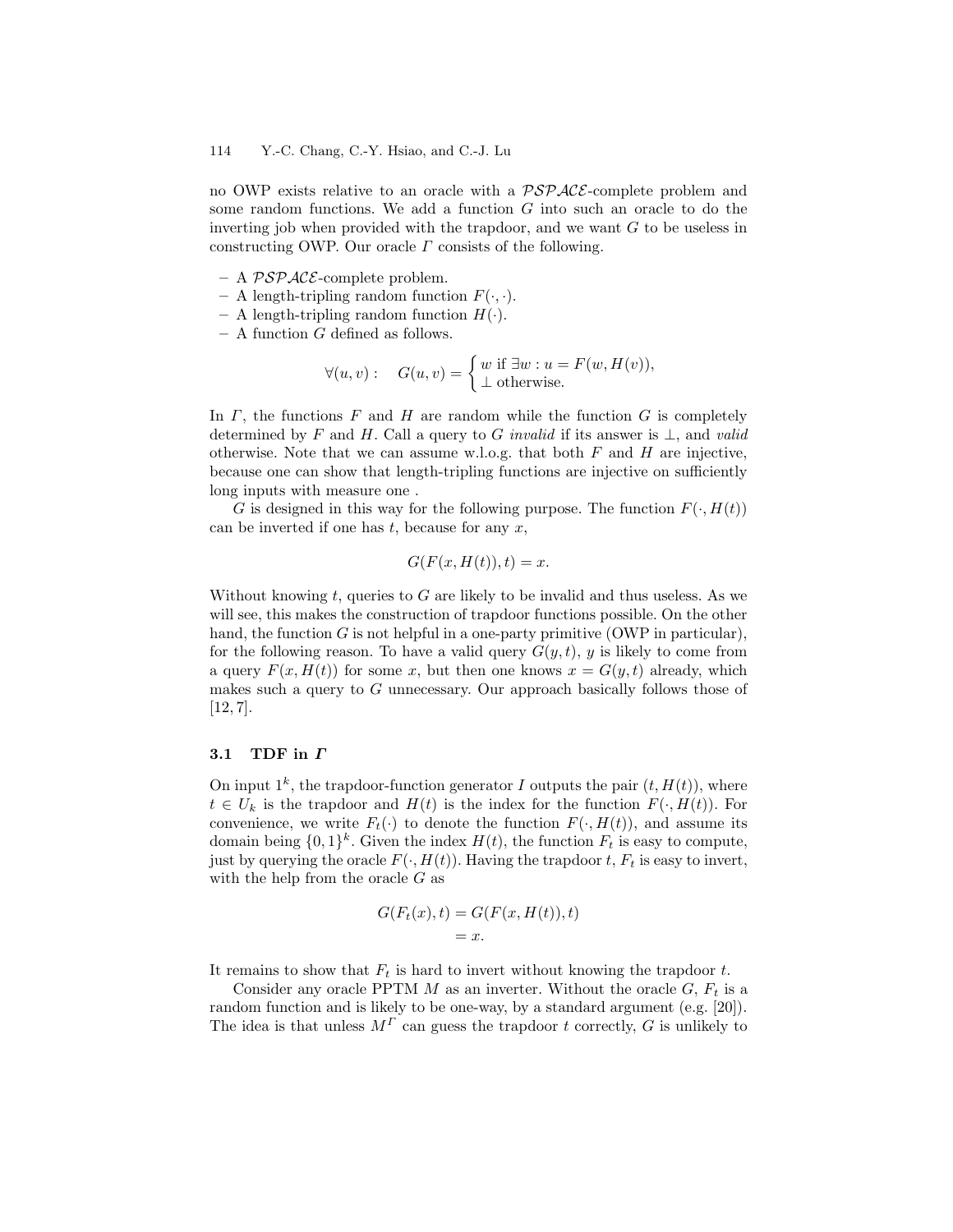provide useful information for inverting  $F_t$ . Formally, for a negligible function  $\delta(k)$ , we want to upper-bound the probability

$$
\Pr_{\Gamma} \left[ \Pr_{x,t} [M^{\Gamma}(F_t(x), H(t)) = x] > \delta(k) \right],
$$

which by Markov inequality is at most

$$
\underset{\Gamma}{\text{Ex}}\left[\underset{x,t}{\text{Pr}}[M^{\Gamma}(F_t(x),H(t))=x]\right]/\delta(k)=\underset{\Gamma,x,t}{\text{Pr}}\left[M^{\Gamma}(F_t(x),H(t))=x\right]/\delta(k).
$$

We need the following lemma.

**Lemma 1.**  $Pr_{T,x,t}[M^{\Gamma}(F_t(x), H(t)) = x] \leq k^c 2^{-k}$ , for some constant c.

Proof. Define the following probability event:

 $-B_1: M^{\Gamma}$  on input  $(F_t(x), H(t))$  queries H on t or G on  $(*, t)$ .

We first show that this bad event is unlikely to happen.

Claim.  $Pr_{\Gamma,x,t}[B_1] \leq poly(k)2^{-k}$ .

*Proof.* Note that whether or not  $M<sup>\Gamma</sup>$  queries H on t or G on  $(*,t)$  does not depend on either  $H(t)$  or  $G(*,t)$ . Instead, it is completely determined by the input together with those  $H(t')$  and  $G(*, t')$  for every  $t' \neq t$ . Fix any  $x, t$  and any restriction  $\Gamma_0$  of  $\Gamma$  that leaves only  $H(t)$  random. Note that  $G(*,t)$  is not fixed yet as it depends on  $H(t)$ , but it has no effect on  $B_1$ . Then whether or not  $B_1$  happens depends only on the input, because all oracle answers that may matter have been fixed. Therefore,

$$
\Pr_{\Gamma,x,t}[B_1] = \Pr_{x,t,T_0} \left[ \Pr_{H(t)} \left[ M^{T_0}(F(x,H(t)), H(t)) \text{ queries } H \text{ on } t \text{ or } G \text{ on } (*,t) \right] \right]
$$
\n
$$
= \Pr_{x,t,T} \left[ \Pr_{h} \left[ M^{\Gamma}(F(x,h),h) \text{ queries } H \text{ on } t \text{ or } G \text{ on } (*,t) \right] \right]
$$
\n
$$
= \Pr_{x,T,h} \left[ \Pr_{t} \left[ M^{\Gamma}(F(x,h),h) \text{ queries } H \text{ on } t \text{ or } G \text{ on } (*,t) \right] \right]
$$
\n
$$
\leq \text{poly}(k) 2^{-k},
$$

where the last inequality is because M makes at most  $poly(k)$  queries.  $\Box$ 

Next, we want to show that if the bad event  $B_1$  does not happen,  $M^{\Gamma}$  is unlikely to invert the input correctly. We may assume w.o.l.g. that  $M<sup>\Gamma</sup>$  always uses its output to query  $F_t$  at the final step before it stops. This does not affect its inverting probability, which is bounded above by the probability of the following event:

–  $B_2$ :  $M^{\Gamma}$  on input  $(F_t(x), H(t))$  queries  $F_t$  on x.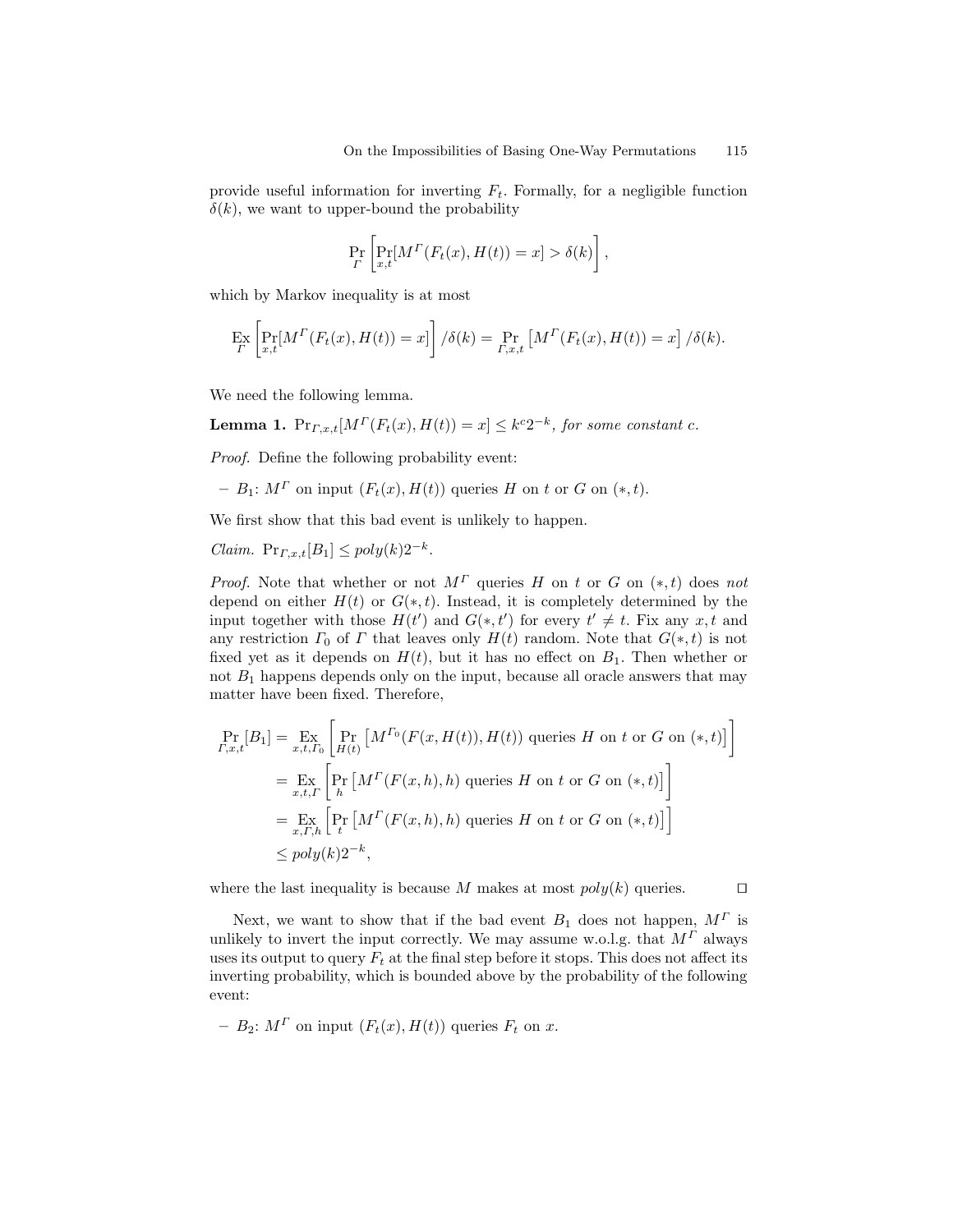So it remains to prove the following claim.

$$
Claim. \ \Pr_{T,x,t}[B_2|\neg B_1] \leq poly(k)2^{-k}
$$

Proof. The proof is very similar to that of Claim 1, by observing the correspondence between  $(x, F_t)$  and  $(t, H)$ . Fix any  $x, t$  and any restriction  $\Gamma_1$  of  $\Gamma$  that leaves only  $F_t(x)$  random. Again  $G(*,t)$  is not determined yet but it has no effect as it is not queried conditioned on  $\neg B_1$ . Then whether or not  $M^{\Gamma}$  queries  $F_t$  on  $x$  is completely determined by the input, because all oracle answers that may matter have been fixed. The rest is similar.  $\Box$ 

.

With these two claims, we have

$$
\Pr_{\Gamma,x,t} \left[ M^{\Gamma}(F_t(x), H(t)) = x \right] \leq \Pr_{\Gamma,x,t} [B_1] + \Pr_{\Gamma,x,t} [B_2 | \neg B_1]
$$
  
\n
$$
\leq \text{poly}(k) 2^{-k} + \text{poly}(k) 2^{-k}
$$
  
\n
$$
\leq k^c 2^{-k},
$$

for some constant c. This completes the proof of Lemma 1  $\Box$ 

Let  $\delta(k) = k^{c+2}2^{-k}$  and we have

$$
\Pr_{\Gamma} \left[ \Pr_{x,t} [M^{\Gamma}(F_t(x), H(t)) = x] > \delta(k) \right] \le \frac{1}{k^2}.
$$

Now as  $\sum_{k} \frac{1}{k^2}$  converges, the *Borel-Cantelli Lemma* tells us that with probability one over  $\Gamma$ ,  $Pr_{x,t}[M^{\Gamma}(F_t(x),H(t)) = x]$  is negligible for sufficiently large k. There are only countably many machines  $M$ 's, each of which can only succeed as an inverter over a measure zero of  $\Gamma$ , so we have the following.<sup>6</sup>

**Lemma 2.** Relative to measure one of random  $\Gamma$ , injective trapdoor functions exist.

## 3.2 No OWP in Γ

In this section we show that no OWP exists relative to  $\Gamma$ . It was shown in [20, 16] that no OWP exists relative to an oracle with a  $\mathcal{PSPACE}$ -complete problem and some random functions. We proceed by showing that the function  $G$  does not help us build OWP either. The idea is that it is unlikely to have a valid long input  $(F(x, H(t)), t)$  without querying F at  $(x, H(t))$  first. But with x, the answer to the query  $G(F(x, H(t)), t)$ , one can eliminate this application of G. We can see the random oracle  $\Gamma$  as a family of oracles, with each oracle in the family being a possible instance of  $\Gamma$ .

Assume for the contrary that OWP exists relative to  $\Gamma$ . According to [20], this implies that for any constant  $\delta > 0$ , there exists a machine M that computes

 $6$  Like previous work on this subject, we only consider uniform adversaries. The analysis does not appear to work against non-uniform adversaries, as there are uncountably many of them.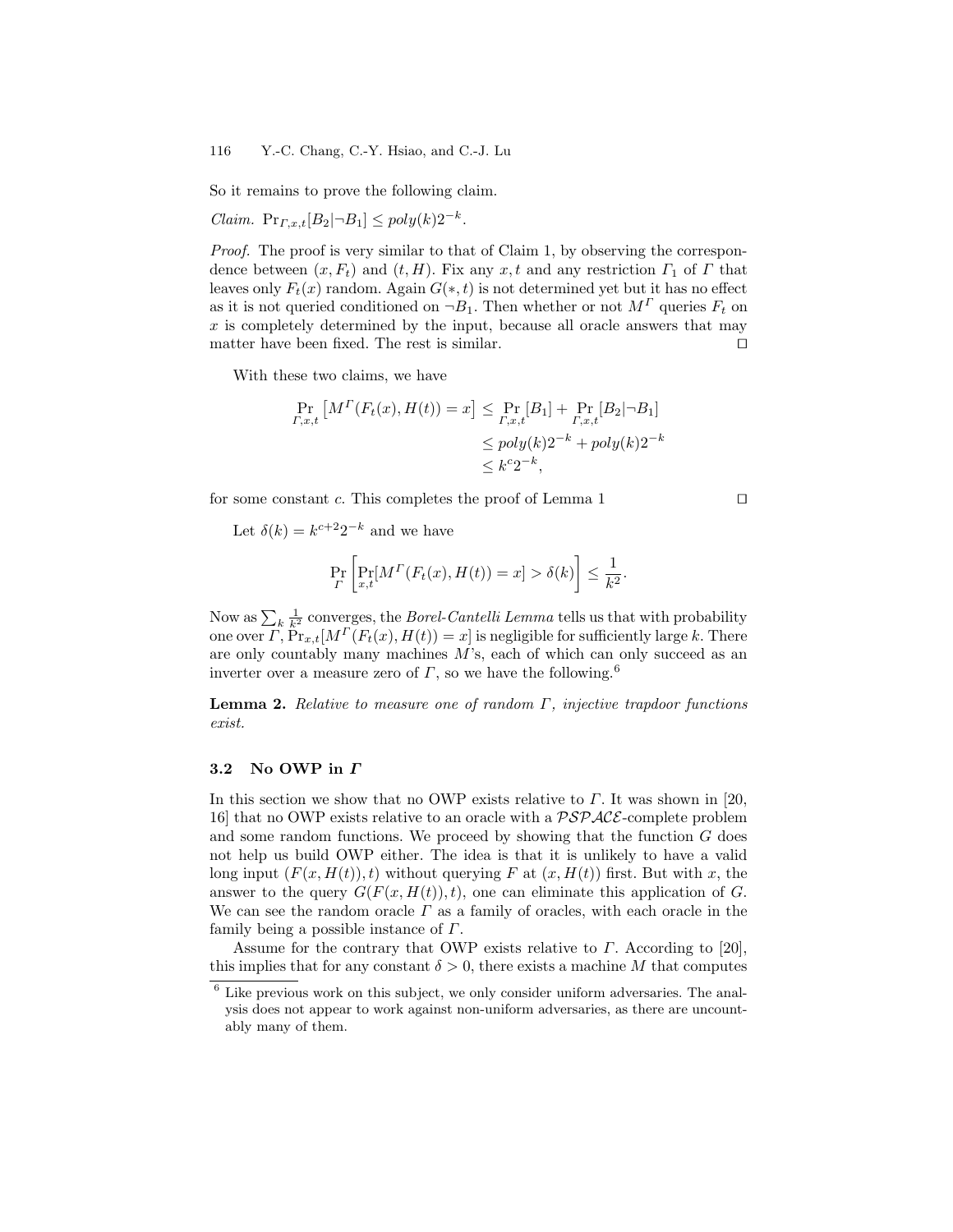OWP on measure  $1-\delta$  of oracles in  $\Gamma$ . Let  $\Gamma'$  denote this subset of oracles relative to which  $M$  is a OWP. We will show that for this  $M$ , there is another machine N which never queries G but still produces the same outputs for most inputs. Then we will show that a good inverter exists for  $N$ , which can also inverts  $M$ well, so  $M$  cannot be one-way.

Consider inputs from  $\{0, 1\}^n$ . Suppose M's running time is bounded by  $n^c$ , for some constant  $c > 2$  independent of n. For this constant c, let N be the machine that simulates  $M$  step by step, keeps track of the queries to  $F$ , and answers any query to G, say on  $(u, v)$ , by the following. Look for w with  $u = F(w, H(v))$ , by going through previous queries to F or searching the space  $\{0,1\}^{|u|/3}$  if  $|u| \le$  $3c \log n$ . If such w is found, N answers  $G(u, v)$  with it. Otherwise N assumes  $(u, v)$  an invalid query and answers it with  $\bot$ . This takes at most polynomial time.

For any input  $x \in \{0,1\}^n$ ,  $N(x) \neq M(x)$  only if M every queries G on some valid  $(u, v)$  with u longer than  $3c \log n$  but not obtained by previous queries to F. Then for any fixed random choice of M,  $N(x) \neq M(x)$  for at most  $n^c 2^{c \log n} / 2^{3c \log n} = 1/n^c \le 1/n^2$  of oracles in  $\Gamma$ , and hence for at most  $1/((1 - \delta)n^2) \leq 2/n^2$  of oracles in  $\Gamma'$ , for  $\delta \leq 1/2$ . Although we can then show that relative to most oracles M and N agree on most inputs, but N may not be a permutation relative to most oracles. So we can not apply [20] directly to invert N, and some modification is needed. First, we can have the following.

**Lemma 3.** There are less than  $2/n$  fraction of n-bit strings y such that  $N^{-1}(y) \neq M^{-1}(y)$  for more than  $2/n$  of oracles in  $\Gamma'$ .

*Proof.* Consider the Boolean matrix A with rows indexed by  $y \in \{0,1\}^n$  and columns indexed  $\gamma \in \Gamma'$ , such that  $A_{y,\gamma} = 1$  iff  $N^{-1}(y) \neq M^{-1}(y)$  relative to  $\gamma$ . For each  $x \in \{0,1\}^n$ ,  $N(x) \neq M(x)$  for at most  $2/n^2$  of oracles in  $\Gamma'$ , and this contributes at most  $2^{-n}4/n^2$  fraction of 1's to A. As there are  $2^n$  different x's, the total fraction of 1's in A is at most  $4/n^2$ . By the pigeon-hole principle, less than  $2/n$  of rows in A have more than  $2/n$  of columns of 1's.

For any y,  $M^{-1}(y)$  is unique relative to any oracle in  $\Gamma'$  since it is a permutation. So by Lemma 3, there are more than  $1 - 2/n$  fraction of n-bit strings y such that  $N^{-1}(y)$  is unique for more than  $1 - 2/n$  of oracles in  $\Gamma'$ , and hence for more than  $1 - 2/n - \delta > 1 - \epsilon$  of oracles in  $\Gamma$ , for any constant  $\epsilon > \delta$  and sufficiently large *n*. Observe that based on [16], the proofs of Theorem 9.2 and 9.3 in [20] actually yield the following stronger statement.

**Lemma 4.** Assume  $P = NP$ . There is a constant  $\lambda$  such that for every machine N, there exists a machine N' with the following property. For any  $\epsilon < \lambda$  and for any y, if  $N^{-1}(y)$  is unique for  $1 - \epsilon$  of random oracles, then  $N'(y) = N^{-1}(y)$ for  $1 - \sqrt{\epsilon}$  of random oracles.

Then the rest follows closely the proof of Theorem 9.4 in [20]. Choose  $\delta < \lambda$ such that there exists  $\epsilon$  with  $\delta < \epsilon < \lambda$  and  $\epsilon + \sqrt[4]{\epsilon} < 1$ . We have  $\mathcal{P} = \mathcal{NP}$ relative to Γ, so for any n, there are more than  $1 - 2/n$  of n-bit string y such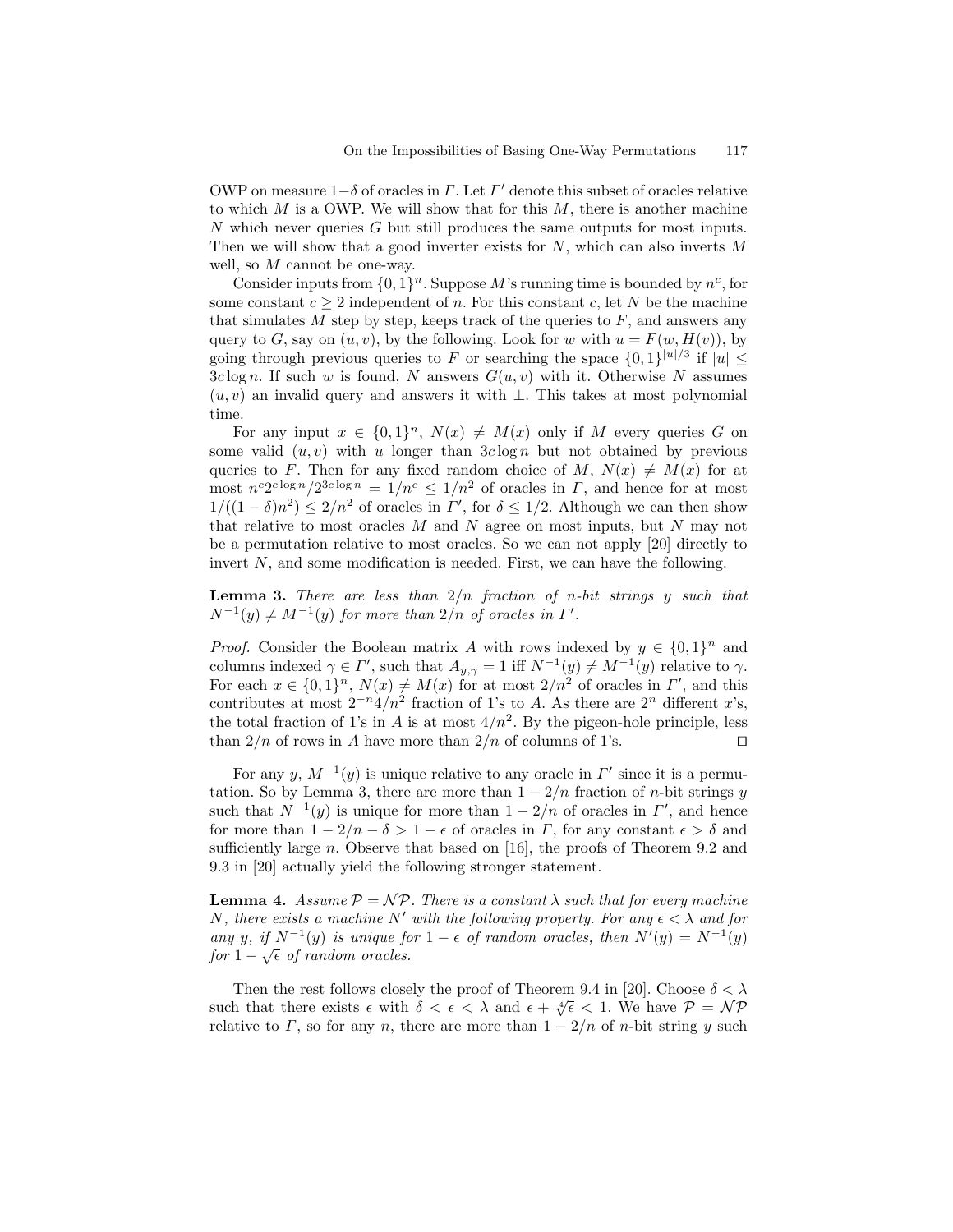that we can find  $N^{-1}(y) = M^{-1}(y)$  for more than  $1 - \sqrt{\epsilon}$  of oracles in  $\Gamma$ . By the pigeon-hole principle, there are more than  $1-\sqrt[4]{\epsilon}$  of oracles in  $\Gamma$  relative to which we can compute  $M^{-1}(y)$  for more than  $1-2/n-\sqrt[4]{\epsilon}$  fraction of n-bit strings y for infinitely many n. That is, M is one-way relative to less than  $\sqrt[4]{\epsilon} < 1 - \epsilon < 1 - \delta$ fraction of oracles in  $\Gamma$ , a contradiction. Thus, with probability one over  $\Gamma$ , no one-way permutation exists relative to  $\Gamma$ . Together with Lemma 2, we have the following theorem.

Theorem 1. There is no black-box reduction from OWP to iTDF.

## 4 PIR does not imply OWP

In this section we construct an oracle  $\Phi$  relative to which PIR exists but OWP does not. Similar to section 3 we add a special function  $G$  to an oracle consisting of a  $\mathcal{PSPACE}$ -complete problem and some random functions. The oracle  $\Phi$ consists of the following.

- A  $\mathcal{PSPACE}$ -complete oracle.
- A length-tripling random function  $F(\cdot, \cdot)$ .
- $A$  random function  $T: \{0,1\}^* \to \{0,1\}.$
- A family of random functions  $H = \{H_k : \{0,1\}^* \to \{0,1\}^k | k \in \mathbb{N}\}.$
- A family of functions  $G = \{G_k | k \in \mathbb{N}\}\$  defined as follows.

$$
\forall (u, v): \quad G_k(u, v) = \begin{cases} u[s] \oplus T(H_k(u), t) \text{ if } \exists s, t : v = F(s, t), \\ \bot & \text{otherwise.} \end{cases}
$$

The idea behind this design is the following. In PIR, User shall use  $F$  to encrypt her index i as  $F(i, m)$ , and Server shall call G with  $F(i, m)$  and his database  $x$  to get

$$
G(x, F(i, m)) = x[i] \oplus T(H(x), m),
$$

an encryption of  $x[i]$ , which can only be decrypted by User. As in the previous section, we will next show that the function  $G$  is not useful for a one-party primitive, and thus not useful for building OWP.

Although the oracle  $\Phi$  is designed to enable PIR, we stress that the definition of  $\Phi$  does not depend on any instance of PIR. In  $\Phi$ , the functions  $F, T, H$  are random, and the function G is completely determined by  $F, T, H$ . When we want to carry out a particular PIR instance, the oracle functions will then be queried at some particular places. For example, with database  $x$  and index  $i, G$  will be queried at  $(x, F(i, m)$  for a random m.

Note that  $G$  is a family of functions, but later when we refer to it, we usually mean some  $G_k \in G$ , and similarly for H. G is well defined if F is injective, which is not an issue as with probability one, it is so for sufficiently long inputs, and we can make G outputs 0 on those short inputs. Call a query  $(u, v)$  to G valid if  $G(u, v) \neq \bot$ .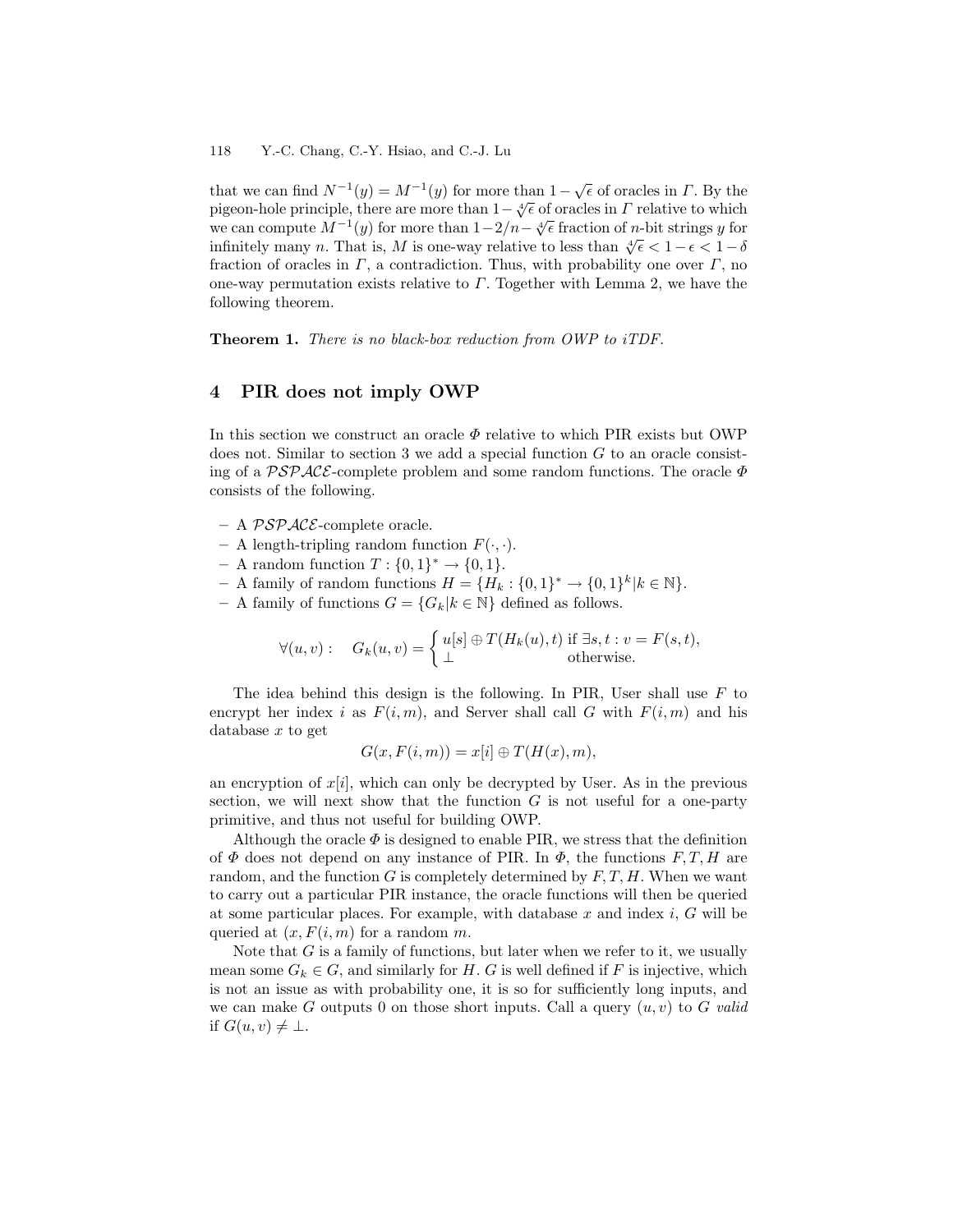#### 4.1 PIR in Φ

The following is a 2-pass PIR using the oracle  $\Phi$ , where Server has  $x \in \{0,1\}^n$ and User has  $i \in [n]$ . Let k be the security parameter. For this parameter, we let H denote  $H_k$  and let G denote  $G_k$ .

**Server** User 
$$
\xrightarrow{\alpha} \alpha = F(i, m)
$$
, for  $m \in U_k$   
 $\beta_1 = G(x, \alpha), \beta_2 = H(x) \xrightarrow{\beta_1, \beta_2} x[i] = \beta_1 \oplus T(\beta_2, m)$ 

The idea is the following. User needs to send her index  $i$  to Server in some way in order to obtain the bit  $x[i]$ . As User does not want Server to learn her index  $i$ , she would like to have it encrypted. So User chooses a random private key m and uses the random function F to encrypt i as  $F(i, m)$ . Server receives  $F(i, m)$  but has no idea about i. How can Server send information about  $x[i]$  to User without explicitly knowing the index  $i$ ? The function  $G$  does the magical work, which takes any x together with  $F(i, m)$  and returns the bit

$$
G(x, F(i, m)) = x[i] \oplus T(H(x), m),
$$

an encryption of  $x[i]$ . We want  $x[i]$  encrypted, since otherwise Server may recover i by calling G using several different  $x$ 's (User's security will be proved later). On the other hand, User has the key m, so after receiving  $G(x, F(i, m))$  and  $H(x)$ , she can query  $T(H(x), m)$  and derive

$$
x[i] = G(x, F(i, m)) \oplus T(H(x), m).
$$

The total number of bits sent by Server to User is

$$
|\beta_1| + |\beta_2| = 1 + k,
$$

which is okay when  $n > 1 + k$ .

It remains to prove User's security. Note that Server cannot affect what User would send, so whether Server is malicious or not makes no difference on User's security. If Server never queries the function  $G$ , the proof is standard as the rest of the oracle consists of merely random functions. The idea is that unless Server can guess User's private key  $m$  correctly, queries to  $G$  are unlikely to provide useful information. To see this, assume Server does not know  $m$ . The function H serves as a random hash and it is unlikely for Server to find distinct  $x', x''$ such that  $H(x') = H(x'')$  due to the large image of  $H(\cdot)$ , for sufficiently large k. Then for a query  $G(x', F(i, m))$ , the answer  $x'[i] \oplus T(H(x'), m)$  is likely to look random as  $T(H(x'), m)$  is likely so, and such a query is unlikely to be useful. That is, unless G is queried at  $(x', \alpha)$  and  $(x'', \alpha)$  for such  $x', x'', G$  looks like a random function too.

Formally, we show that Server cannot distinguish the messages from User having indices i and j respectively. Consider any machine  $M$  as a distinguisher.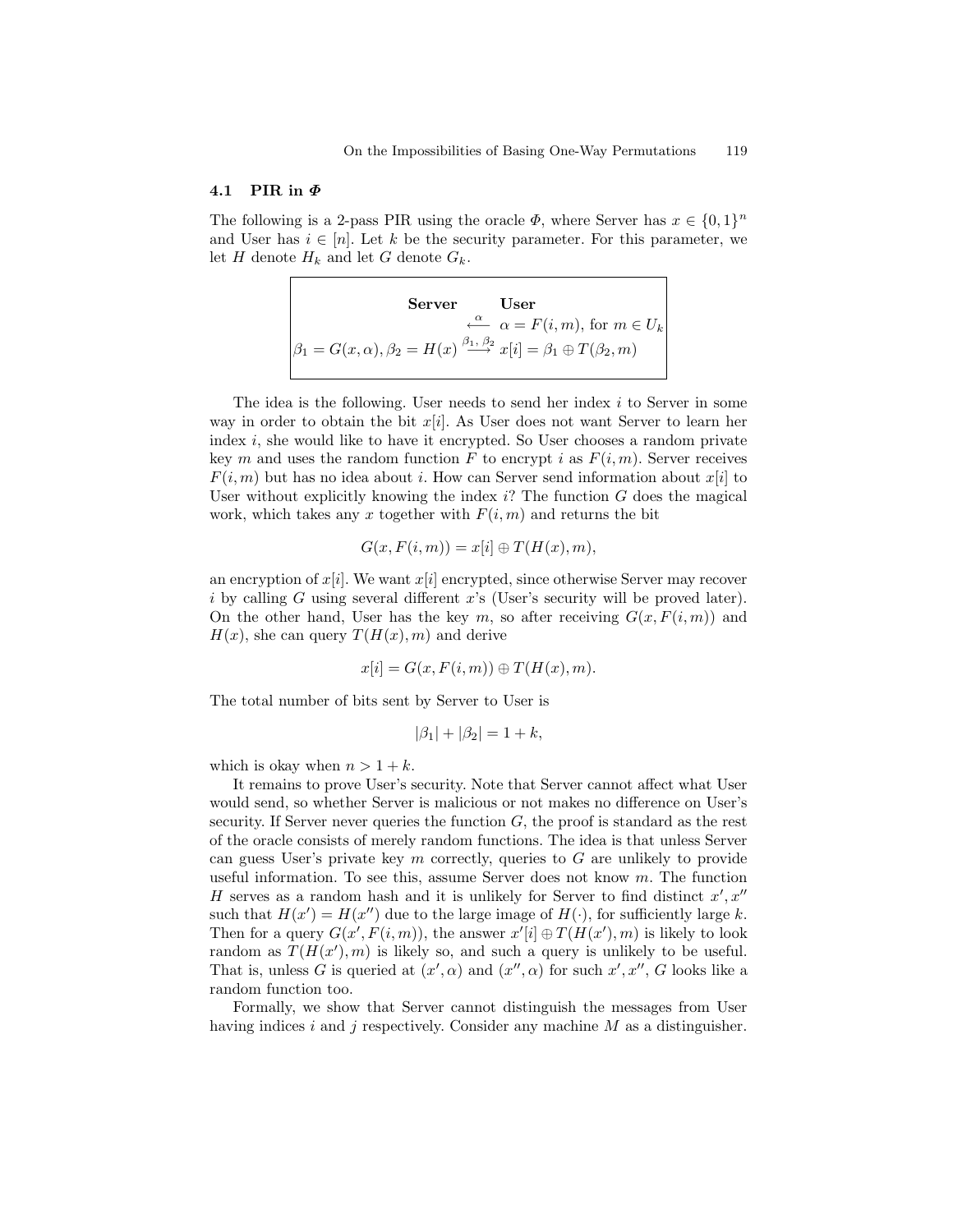#### 120 Y.-C. Chang, C.-Y. Hsiao, and C.-J. Lu

Let  $\delta(n) = 2^{-k/4}$ , a negligible function in n. For any  $i, j \in [n]$ , define  $\Delta_m^{i,j} =$  $M^{\Phi}(F(i,m)) - M^{\Phi}(F(j,m))$ , which is a random variable of  $\Phi$ . Then

$$
\mathop{\rm Ex}_{m}[\Delta^{i,j}_m] = \mathop{\rm Pr}_{m}[M^{\Phi}(F(i,m)) = 1] - \mathop{\rm Pr}_{m}[M^{\Phi}(F(j,m)) = 1].
$$

We want to bound the probability

$$
\begin{split} \Pr_{\varPhi}\left[\exists i,j: \left|\underset{m}{\text{Ex}}[\triangle^{i,j}_m]\right| > \delta(n)\right] &\leq \sum_{i,j} \Pr_{\varPhi}\left[\left|\underset{m}{\text{Ex}}[\triangle^{i,j}_m]\right| > \delta(n)\right] \\ &\leq \sum_{i,j} \Pr_{\varPhi}\left[\left(\underset{m}{\text{Ex}}[\triangle^{i,j}_m]\right)^2\right]/\delta^2(n). \end{split}
$$

So we need the following lemma.

**Lemma 5.**  $\forall i, j$ ,  $\text{Ex}_{\Phi}[\text{Ex}_{m}[(\triangle_{m}^{i,j}])^{2}] \le poly(n)2^{-k}$ .

*Proof.* Fix any  $i, j \in [n]$ . Write  $\Delta_m$  for  $\Delta_m^{i,j}$  and note that  $\text{Ex}_{\Phi}[(\text{Ex}_{m}[\Delta_m])^2] =$  $\text{Ex}_{\Phi,m,m'}[\Delta_m\Delta_{m'}]$ . Define the following probability events, with  $\Phi, m, m'$  chosen randomly:

- $B_1$ : On input  $F(i, m)$  or  $F(j, m)$ ,  $M^{\Phi}$  queries on  $(*, m)$  or knows distinct  $x', x''$  with  $H(x') = H(x'')$ .
- $-P_2$ : On input  $F(i, m')$  or  $F(j, m')$ ,  $M^{\Phi}$  queries either  $F(*, m)$ ,  $T(*, m)$ , or  $G(*, F(*, m)).$

These are the bad events, which happen with probability at most  $poly(n)2^{-k}$ . Next we show that the expectation of  $\Delta_m\Delta_{m'}$  is small if neither bad event happens.

Consider any restriction  $\Phi_0$  of  $\Phi$  with  $F(*, m)$  and  $T(*, m)$  still random but the rest fixed. M's computation is determined by the input and the answers to its oracle queries.

Assume the condition  $\neg B_1$ . Consider any possible run of  $M^{\Phi_0}(F(i,m))$  and  $M^{\Phi_0}(F(j,m))$ , starting with  $F(i,m) = F(j,m)$  and then getting same oracle answers, up to some query. Assume that now for some  $x'$ ,  $G(x', F(i, m))$  and  $G(x', F(j, m))$  are queried respectively, as other oracle answers are fixed under  $\Phi_0$ . The answers  $x'[i] \oplus T(H(x'), m)$  and  $x'[j] \oplus T(H(x'), m)$  have the same distribution as  $T(H(x'), m)$  remains free up to this point. By induction,  $M^{\Phi_0}(F(i,m))$ and  $M^{\Phi_0}(F(j,m))$  have the same distribution of computations. So given  $\neg B_1$ ,  $\text{Ex}_{\Phi_0}[M^{\Phi_0}(F(i,m))] = \text{Ex}_{\Phi_0}[M^{\Phi_0}(F(j,m))]$  and  $\text{Ex}_{\Phi_0}[\Delta_m] = 0$ .

Consider any  $m' \neq m$ . Given  $\neg B_2$ ,  $\triangle_{m'}$  is fixed under  $\Phi_0$  as it does not depend on  $F(*, m)$  or  $T(*, m)$ . Let  $B = B_1 \cup B_2$ . Then given  $\neg B$ ,  $\mathbb{E} \times_{\Phi_0} [\triangle_m \triangle_{m'}] =$  $\operatorname{Ex}_{\Phi_0}[\Delta_m] \Delta_{m'} = 0$  for any restriction  $\Phi_0$ . Thus,

$$
\mathop{\rm Ex}_{\Phi,m,m'}[\Delta_m \Delta_{m'} | \neg B] \leq \mathop{\rm Pr}_{m,m'}[m = m']
$$
  
= 2<sup>-k</sup>,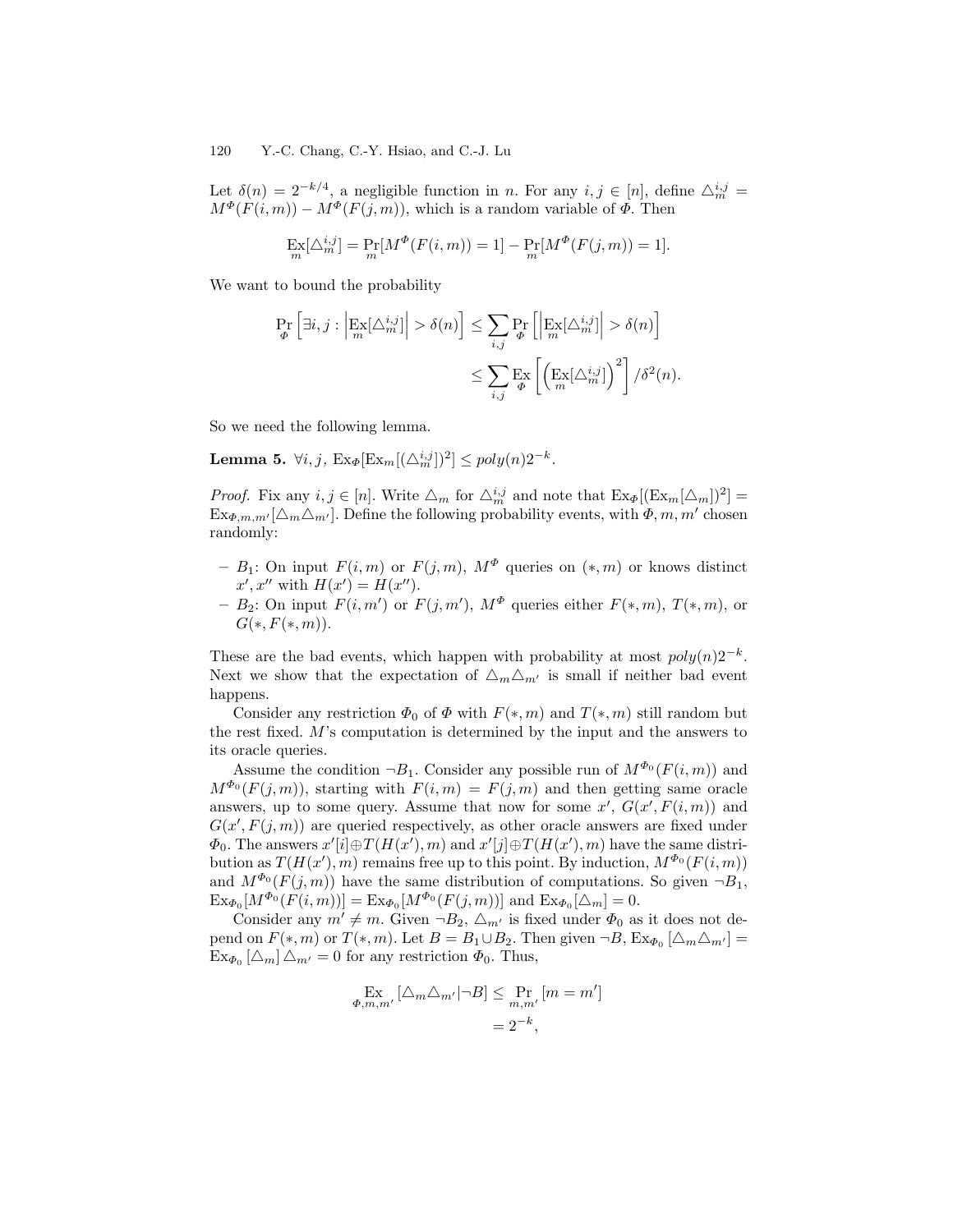$\Box$ 

and we have

$$
\mathop{\rm Ex}_{\Phi,m,m'}\left[\Delta_m\Delta_{m'}\right] \leq \mathop{\rm Pr}_{\Phi,m,m'}[B] + \mathop{\rm Ex}_{\Phi,m,m'}\left[\Delta_m\Delta_{m'}\right] \neg B]
$$
\n
$$
\leq \text{poly}(n)2^{-k}.
$$

Then,  $Pr_{\Phi}[\exists i, j]$   $\text{Ex}_{m}[\triangle_{m}^{i,j}] > \delta(n)] \leq poly(n)2^{-k/2}$ . As  $\sum_{n} poly(n)2^{-k/2}$ converges for, say,  $k = \Omega(\log^2 n)$ , the Borel-Cantelli Lemma tells us that with probability one over  $\Phi$ ,  $|\mathop{\mathrm{Ex}}\nolimits_m[\Delta_m^{i,j}]|\leq \delta(n)$  for any  $i, j \in [n]$  for sufficiently large  $n$ . There are only countably many machines  $M$ 's as distinguishers, each of which succeeds with measure zero over  $\Phi$ . Then with probability one over  $\Phi$ , Server cannot learn User's index for sufficiently large  $n$ . So we have the following.

**Lemma 6.** Our protocol is a PIR relative to measure one of  $\Phi$ .

#### 4.2 No OWP in  $\Phi$

The proof that no OWP exists in  $\Phi$  is almost identical to the one in Section 3.2. Assume the contrary that there is a PPTM  $M$ , with time bound  $n^c$ , that computes a OWP. We construct  $N$  by simulating  $M$  and replacing any query to G at  $(u, v)$  by  $\perp$  if v is longer than  $3c \log n$  and not obtained from a previous query to F. If v is obtained from a previous query  $F(s,t)$  or short enough to find s,t by exhaustive search, N replace  $G(u, v)$  by  $u[s] \oplus T(H(u), t)$ . Then, as in Section 3.2,  $N$  has the same output as  $M$  does on most inputs, but  $N$  can be inverted on most inputs. It follows that  $M$  is not one-way, a contradiction. So we have the following.

Theorem 2. There is no black-box reduction from OWP to PIR.

Together with Theorem 1 and previous results, we have the following.

Corollary 1. There is no black-box reduction from OWP to any of the basic primitives, including TDF, PKE, PIR, OT, KA, OWF, PRG, PRF, BC, and DS.

## References

- 1. Mihir Bellare, Shai Halevi, Amit Sahai, and Salil P. Vadhan. Many-to-one trapdoor functions and their relation to public-key cryptosystems. In Hugo Krawczyk, editor, Advances in Cryptology—CRYPTO '98, volume 1462 of Lecture Notes in Computer Science, pages 283-298. Springer-Verlag, 1998.
- 2. Amos Beimel, Yuval Ishai, Eyal Kushilevitz, and Tal Malkin. One-way functions are essential for single-server private information retrieval. In Proceedings of the 31st Annual ACM Symposium on Theory of Computing, pages 89-98, 1999.
- 3. Benny Chor, Oded Goldreich, Eyal Kushilevitz, and Madhu Sudan. Private information retrieval. In Proceedings of the 36th Annual ACM Symposium on Theory of Computing, pages 41-50, 1995.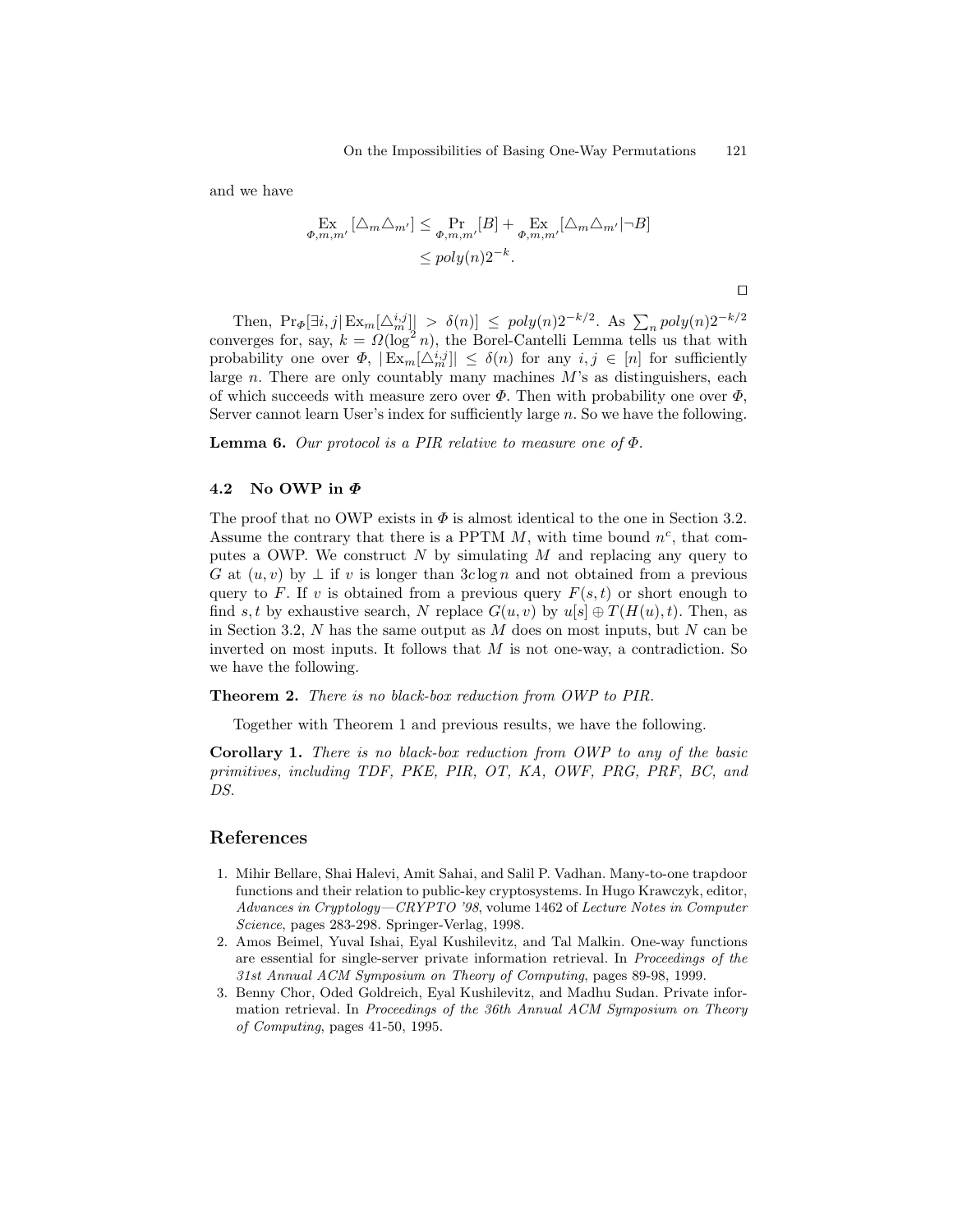- 122 Y.-C. Chang, C.-Y. Hsiao, and C.-J. Lu
- 4. Giovanni Di Crescenzo, Tal Malkin, and Rafail Ostrovsky. Single database private information retrieval implies oblivious transfer. In Bart Preneel, editor, Advances in Cryptology—EUROCRYPT '00, volume 1807 of Lecture Notes in Computer Science, pages 122-138. Springer-Verlag, 2000.
- 5. Whitfield Diffie and Martin E. Hellman. New directions in cryptography. IEEE Transactions on Information Theory, 22(6):644-654, 1976.
- 6. Marc Fischlin. On the impossibility of constructing non-interactive statisticallysecret protocols from any trapdoor one-way function. In Bart Preneel, editor, Topics in Cryptology—CT-RSA '02, volume 2271 of Lecture Notes in Computer Science, pages 79-95. Springer-Verlag, 2002.
- 7. Yael Gertner, Sampath Kannan, Tal Malkin, Omer Reingold, and Mahesh Viswanathan. The relationship between public key encryption and oblivious transfer. In Proceedings of the 41st Annual IEEE Symposium on Foundations of Computer Science, pages 325-335, 2000.
- 8. Yael Gertner, Tal Malkin, and Omer Reingold. On the impossibility of basing trapdoor functions on trapdoor predicates. In Proceedings of the 42nd Annual IEEE Symposium on Foundations of Computer Science, pages 126-135, 2001.
- 9. Rosario Gennaro and Luca Trevisan. Lower bounds on the efficiency of generic cryptographic constructions. In Proceedings of the 41st Annual IEEE Symposium on Foundations of Computer Science, pages 305-313, 2000.
- 10. Johan Håstad, Russell Impagliazzo, Leonid A. Levin, and Michael Luby. A pseudorandom generator from any one-way function. SIAM Journal on Computing, 28(4):1364-1396, 1999.
- 11. Russell Impagliazzo and Michael Luby. One-way functions are essential for complexity based cryptography (extended abstract). In Proceedings of the 30th Annual IEEE Symposium on Foundations of Computer Science, pages 230-235, 1989.
- 12. Russell Impagliazzo and Steven Rudich. Limits on the provable consequences of one-way permutations. In Proceedings of the 21st Annual ACM Symposium on Theory of Computing, pages 44-61, 1989.
- 13. Joe Kilian. Founding cryptography on oblivious transfer. In Proceedings of the 20th Annual ACM Symposium on Theory of Computing, pages 20-31, 1988.
- 14. Eyal Kushilevitz and Rafail Ostrovsky. Replication is not needed: single database, computationally-private information retrieval. In Proceedings of the 38th Annual IEEE Symposium on Foundations of Computer Science, pages 364-373, 1997.
- 15. Eyal Kushilevitz and Rafail Ostrovsky. One-way trapdoor permutations are sufficient for non-trivial single-server private information retrieval. In Bart Preneel, editor, Advances in Cryptology—EUROCRYPT '00, volume 1807 of Lecture Notes in Computer Science, pages 104-121. Springer-Verlag, 2000.
- 16. Jeff Kahn, Michael E. Saks, and Cliff Smyth. A dual version of Reimer's inequality and a proof of Rudich's conjecture. In Proceedings of the 15th Annual IEEE Conference on Computational Complexity, pages 98-103, 2000.
- 17. Jeong Han Kim, Daniel R. Simon, and Prasad Tetali. Limits on the efficiency of one-way permutation-based hash functions. In Proceedings of the 40th Annual IEEE Symposium on Foundations of Computer Science, pages 535-542, 1999.
- 18. Moni Naor. Bit commitment using pseudorandomness. Journal of Cryptology, 4(2):151-158, 1991.
- 19. John Rompel. One-way functions are necessary and sufficient for secure signatures. In Proceedings of the 22nd Annual ACM Symposium on Theory of Computing, pages 387-394, 1990.
- 20. Steven Rudich. Limits on the provable consequences of one-way functions. Ph.D. thesis, U.C. Berkeley, 1988.